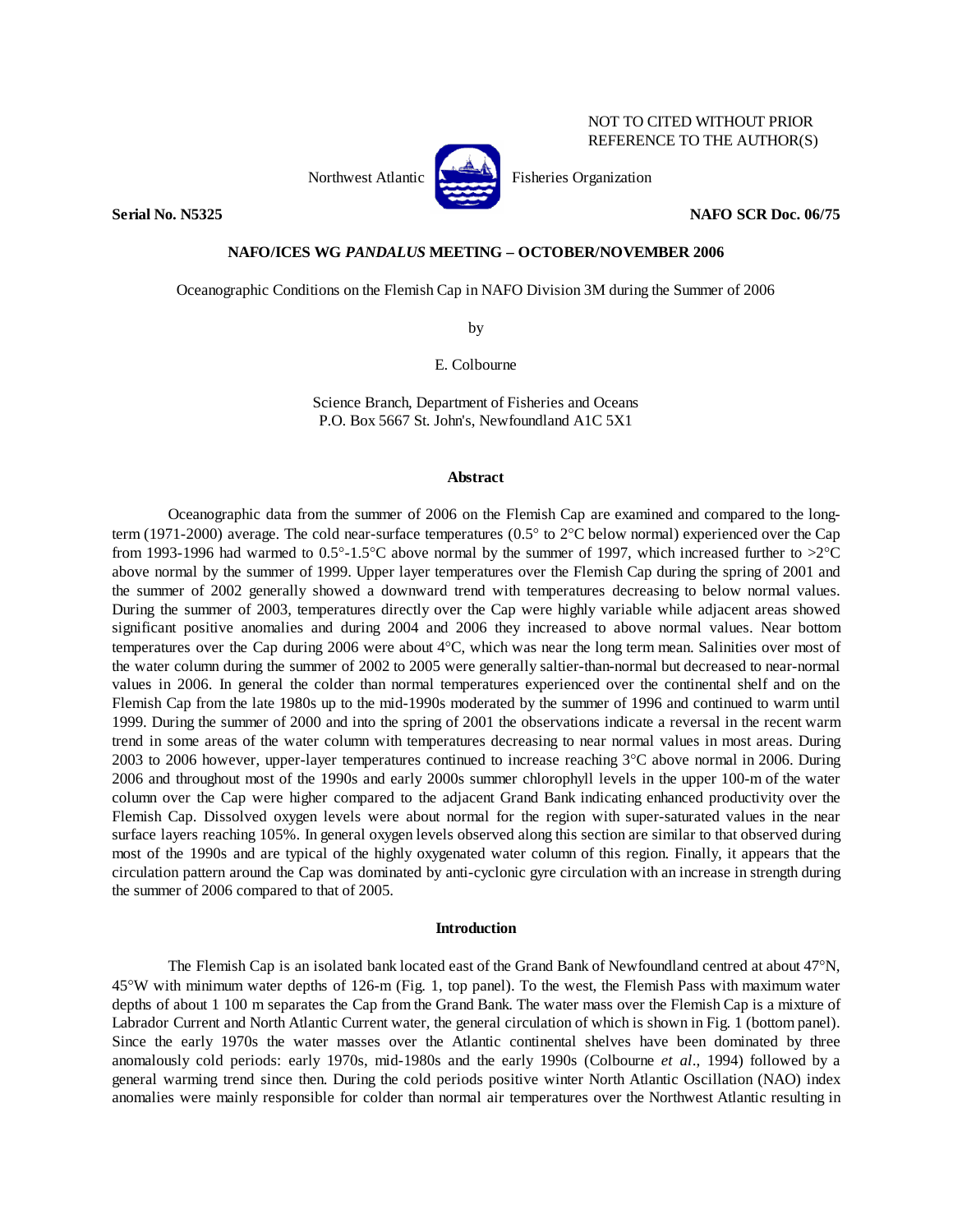increased ice cover and colder and fresher than normal oceanographic conditions over the continental shelf of Atlantic Canada that extended to the Flemish Cap area (Colbourne *et al.*, 1994; Drinkwater, 1996). During the mid-1990s however, the ocean climate in this region returned to more normal like conditions and by the late 1990s ocean temperatures in many areas reached record highs (Colbourne 1999, 2000, Colbourne *et al*., 2004).

 Keeley (1981) published monthly mean temperature and salinity data from 1910-1980 along the standard Flemish Cap Section (Fig. 1). Drinkwater and Trites (1986) published spatially averaged temperature and salinity from all available bottle data from 1910 to 1982 over the Flemish Cap area. Numerous reviews and studies of the physical oceanography around the Flemish Cap were conducted during the Flemish Cap Project of the late 1970s and early 1980s (Hays *et al*., 1978; Bailey, 1982; Akenhead, 1981). More recent reviews of oceanographic conditions in the region compared 1993 and 1995-2005 observations with the long-term mean and also presented time series of temperature and salinity anomalies at various depths around the Cap (Colbourne, 1993, 1995, 1996, 1997, 1998a, 1998b, 1999, 2000, 2001, 2002, 2003, 2004, 2005). Stein (1996) summarised the most recent studies of oceanographic conditions on the Flemish Cap. Additionally, Cervifio and Prego (1996), Garabana *et al.* (2000), Lopez (2001) and Cabanas (2002, 2003) have presented hydrographic conditions on the Flemish Cap in July from fisheries research surveys conducted by the European Union. This manuscript presents an update to these studies by including data up to the summer of 2006 and represents the 14<sup>th</sup> such review of oceanographic conditions on and around the Flemish Cap in support of the annual Div. 3M shrimp assessment carried out by NAFO Scientific Council.

 This report describes oceanographic variability on the Flemish Cap during the summer of 2006 with a comparison to the long-term mean, based on all available historical data. The normal has been defined as the 30-year period from 1971-2000. The 2006 observations were made by Canada's Department of Fisheries and Oceans oceanographic survey during the summer of 2006. During this survey oceanographic observations were made along the standard NAFO Flemish Cap section at 47°N latitude (Fig. 1, top panel). Physical oceanographic measurements included vertical profiles of temperature, salinity, chlorophyll and dissolved oxygen.

### 1. *Average Temperature and Salinity*

 Vertical distributions of the July temperature and salinity fields over the Flemish Cap along 47°N based on all available historical data from 1971-2000 are shown in Fig. 2. The average near-surface temperature across the Flemish Cap for this period ranges from 9°-11°C (Fig. 2, upper panel). Below the thermocline (approximately 40-50 m) average temperatures range from  $2^{\circ}$ - 4°C on the Flemish Pass side of the Cap to  $\langle 3^{\circ}$ - 4°C over the Cap and to the east of the Cap. The areas with temperatures  $\langle 3^\circ$  in the Flemish Pass and on the eastern side of the Cap correspond to Labrador Current Water. Water temperatures at depths >200 m in the Flemish Pass, and on the eastern slopes, range from 3.5°- 4°C. Bottom temperatures over the Cap and on the eastern slopes of the Cap also range from 3.5°- 4°C. The corresponding average surface salinities (Fig. 2, bottom panel) range from <33.25 in the Flemish Pass to about 33.5- 33.75 over the Cap and eastward of the Cap. Near bottom over the Cap, in water depths of 150 to 300-m, salinities range from 34.5 to 34.75. In general, cold sub-surface and relatively fresh surface water from the Newfoundland Shelf normally influences the water mass characteristics over most of the Flemish Cap.

# 2. *2006 Temperature and Salinity*

 Surface temperatures over the Flemish Cap during the summer of 2006 ranged from about 12°-14°C, which were above normal by  $2^{\circ}$ -4°C in most areas (Fig. 3). Below the surface layer, temperatures ranged from 3.5° to 4°C which were above normal in eastern areas and slightly below normal on the western side. The edge of the cold intermediate layer (CIL) waters with temperatures <3°C from the Newfoundland Shelf were present as usual in the Flemish Pass during July of 2006. Near-bottom temperatures over the Cap in water depths from 150-500 m were  $\sim$ 4 $\degree$ C, which were about normal. Except for the surface layers, temperatures decrease by about 0.5 $\degree$ C in the intermediate depths during the summer of 2006 compared to 2005 but still remained well above normal in most areas.

 Near-surface salinities observed during the summer of 2006 (Fig. 4, top panel) were <33.5 over the Flemish Pass and Flemish Cap. Salinities generally increased with depth from 33.5 to 34.5 at 150 m depth. Salinities near bottom over the Cap in water depths around 150 m were generally >34.5 and >34.8 below 200-300 m depth. In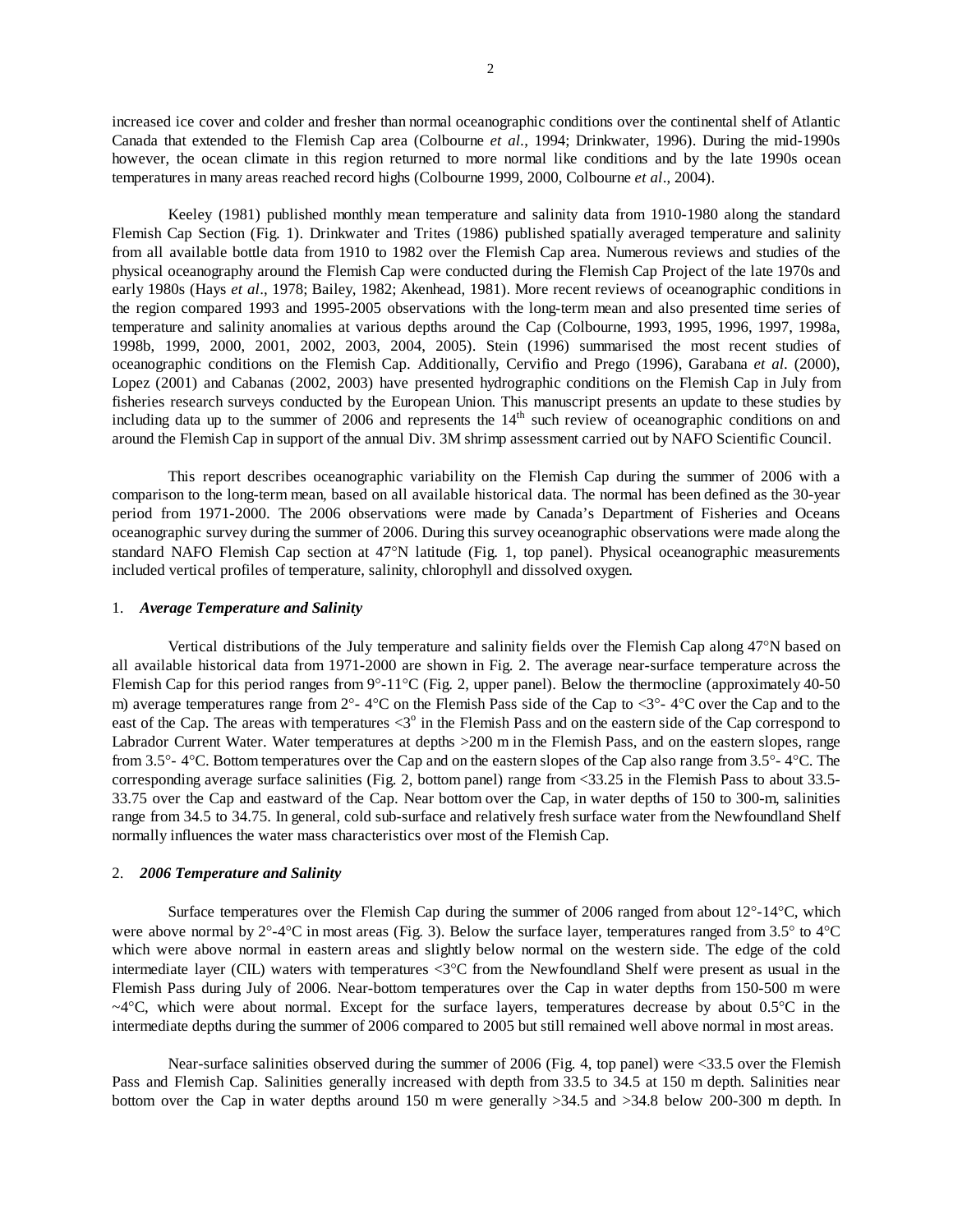general these values were close to the long-term mean in mostly areas of the water column except in the Flemish Pass where they were slightly above normal (Fig. 4, bottom panel). These values represent a slight freshening of the waters over the Cap compared to that observed in 2005.

 Temperature conditions over the Flemish Cap area during the past 2 years are in sharp contrast to the coldfresh conditions that prevailed over and around the Flemish Cap during the first half of the 1990s. During 1993 for example temperatures ranged from 1°-3°C over most of the water column which were up to 2°C below normal in some areas. Fresh water from the Newfoundland Shelf with near-surface salinities <33.5 reached offshore to the eastern slopes of the Cap producing fresher-than-normal conditions over all areas of the upper water column (Fig. 5).

# 3. *Long-Term Trends in Temperature and Salinity*

 The time series of annual temperature anomalies in the upper water column on the Flemish Cap (Fig. 6, left panels) show considerable variability with cold periods during most of the 1970s, mid-1980s and the late 1980s to the mid-1990s. During most of the 1960s, late 1970s to early 1980s and again during the late 1990s to early 2000s temperatures were generally warmer-than-normal. The cold period beginning around 1971 continued until about 1977. From 1978 to 1984 temperature anomalies showed a high degree of variability in the upper water column with a tendency towards positive anomalies. By 1985 in the top 100-m of the water column negative temperature anomalies had returned. This cold period moderated briefly in 1987-88 but returned again by 1989 and continued until the mid-1990s. From 1995 to 1998 temperatures moderated and remained above normal during the summer of 1999 in the depth range from 0 to 150-m. During 2000 and 2001 temperatures decreased significantly over 1999 values but remained near normal at 150 m and slightly above normal at shallower depths. Temperatures at all depth increased during 2003 to 2005 to above normal values by  $>2^{\circ}$ C at the surface and  $>1^{\circ}$ C at 150 m depth. In 2006 temperatures continued to increase near the surface to  $3^{\circ}$ C above normal but decreased slightly at 100 and 150 m depth. In general, temperature trends on the Flemish Cap are very similar to those observed on the Newfoundland Shelf during the same period (Colbourne and Foote, 2000).

The time series of annual salinity anomalies (Fig. 6, right panels) show fresher-than-normal conditions during the mid-1970s and mid-1980s in the upper 100-m of the water column, with peak amplitudes reaching 0.9 below normal. In general, the magnitude of the salinity anomalies decreases with increasing depth. The trend in salinity values during the early 1990s was mostly below normal until 1995 from the surface to about 100-m depth. From 1996 to 1998 salinities were generally above normal. During 1999-2000 salinities were near the long-term average on the Flemish Cap but increased to above normal values during 2001-2002. Upper layer salinities during 2003 increased to some of the highest values observed in the time series. During 2004 and 2006 they decreased but remained above the long term mean for the  $6<sup>th</sup>$  consecutive year. In general, salinity anomalies are very similar to those at Station 27 and elsewhere on the continental shelf over similar depth ranges (Colbourne, 1998b). It should be noted however, that unlike the time series of anomalies from fixed points (e.g. Station 27 on the inner Newfoundland Shelf), these anomalies, both temperature and salinity, are based on data collected over a larger geographical area and therefore may exhibit variability due to spatial differences in the monthly estimates. In addition, the annual values may be based on only a few monthly estimates for the year. Therefore caution should be used when interpreting short time scale features of these series. The long-term trends however, generally show real features.

# 4. *2006 Chlorophyll and Dissolved Oxygen*

 The vertical distribution of dissolved oxygen saturation during the summer of 2006 along the standard NAFO section across the Grand Bank and the Flemish Cap is shown in Fig. 7. These data were collected in conjunction with the temperature and salinity data using a SBE-43 type polarographic element dissolved oxygen sensor interfaced to a Seabird-911 CTD system. The oxygen sensor was factory calibrated at zero and air-saturated water oxygen levels and also field calibrated by taking water samples at standard depths. The oxygen levels of the samples were determined by semi-automated analytical chemistry using a modified Winkler titration technique. The sensor readings were then corrected by using least-squares fit of the titration measurements to the electronic sensor measurements. Over the Flemish Cap dissolved oxygen saturation levels during the summer of 2006 ranged from 100-105% from the surface to about 75-m depth (Fig. 7). From 75-100 m depth, saturation values decreased from 100% to 90% and near bottom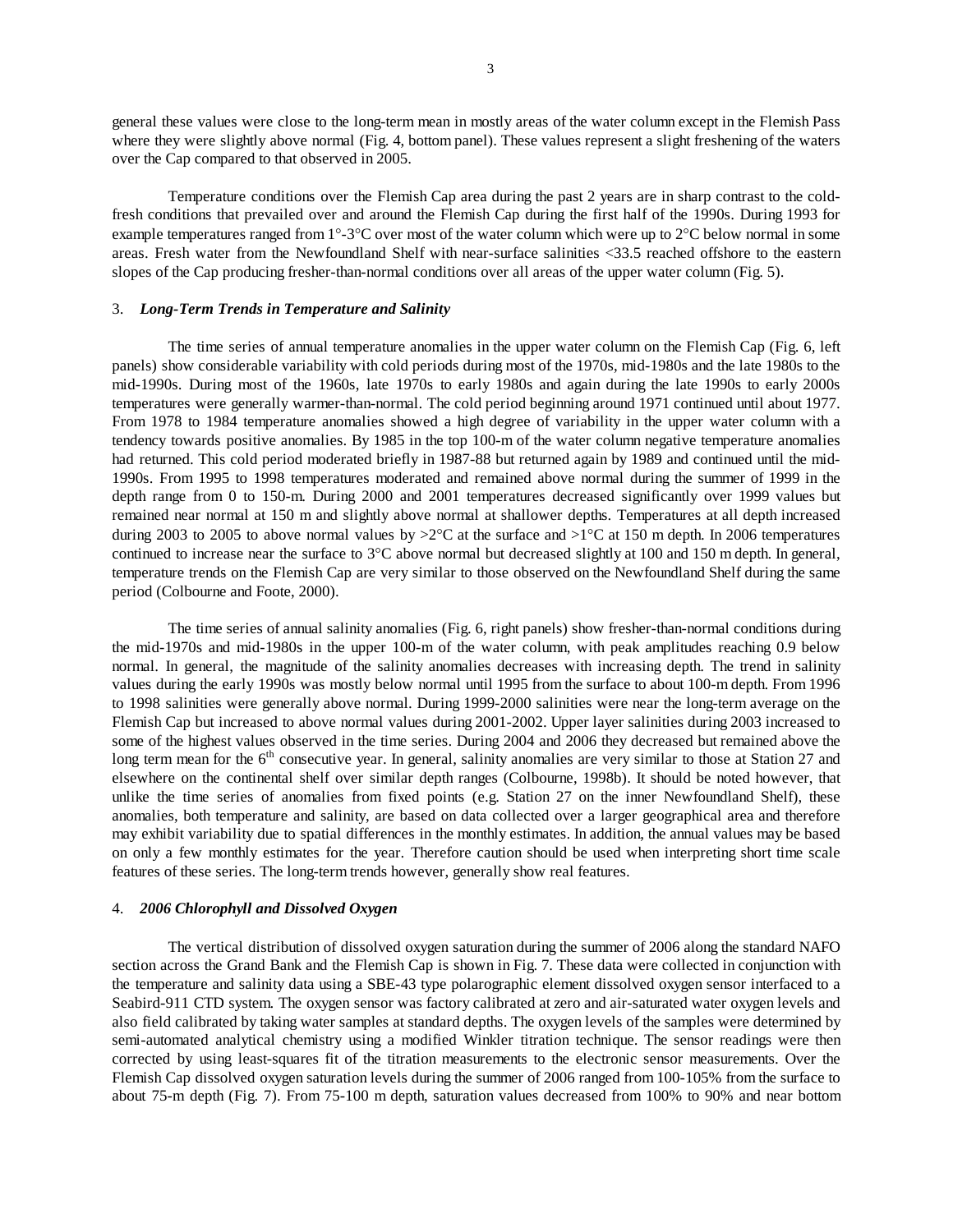values were generally around 85-90% saturation. In general oxygen levels observed along this section are similar to that observed during most of the 1990s and are typical of the highly oxygenated water column of this region.

 The vertical distribution of relative chlorophyll concentrations for the summer of 2006 across the Grand Bank and the Flemish Cap is shown in Fig. 8. These data were also collected in conjunction with the temperature and salinity data using a fluorometer interfaced to a Seabird-911 CTD system. No field calibrations were applied to the chlorophyll values presented here. The chlorophyll concentrations were very low over the Grand Bank but higher in the slope branch of the Labrador Current and over the Flemish Cap. Maximum chlorophyll values over the Cap were confined to the surface layer of about 80-m thick (Fig. 8). The higher chlorophyll values over the Flemish Cap are similar to previous years and appear to extend into mid-summer and indicate an extended offshore plankton bloom relative to the Newfoundland Shelf areas (Colbourne, 2000).

# 5. *Circulation*

 The general circulation in the vicinity of the Flemish Cap consists of the offshore branch of the Labrador Current which flows through the Flemish Pass on the Grand Bank side of the continental slope and a jet that flows to the east, north of the Cap, which then flows southward. To the south, the Gulf Stream flows to the northeast merging with the Labrador Current to form the North Atlantic Current (Fig. 1, bottom panel). In the absence of strong wind forcing (mainly summer) the circulation over the Flemish Cap is dominated by a topographically induced anticyclonic gyre over the central portion of the bank (Kudlo *et al*., 1984; Ross, 1981). The stability of this circulation pattern may influence the retention of ichthyoplankton on the bank and is probably a factor in determining the year-class strength of various fish and invertebrate species, such as cod, redfish and shrimp (Kudlo and Borovkov, 1977; Kudlo and Boytsov, 1979).

 The anticyclonic motion of the water mass around the Flemish Cap was first described by Kudlo and Burmakin (1972), Kudlo and Borovkov (1975) and Kudlo *et al.* (1984) using geostrophic currents estimated from density measurements. Gil et al. (2002) and Colbourne and Foote (2000) provided additional analysis based on more recent data. The geostrophic currents perpendicular to the 47<sup>°</sup> N section calculated from the density data collected during the summer of 2005 and 2006 are shown in Fig. 9. These estimates, which are referenced to 300-m, or the bottom, in water depths <300-m, show some of the well-known features of the circulation. The strong baroclinic component of the offshore branch of the Labrador Current west of the Flemish Pass and the northward flowing water of the North Atlantic Current east of the Cap are evident in the 2006 cross-section. The current estimates over the Cap itself show evidence of a weak anticyclonic circulation with northward flowing water to the west and southward flow on eastern side of the Cap. The northward component of the gyre on the western side of the Cap during 2004 was similar to that observed in 2002, much weaker than that observed during the summers of 1999, 2000 and 2003 (Colbourne, 2000, 2003). During 2005 and 2006, there appeared to be an increase in the northward component compared to the previous year, indicating a slight strengthening of the gyre circulation. During most oceanographic surveys of the 1990s and up to 2004 ocean currents around the Flemish Cap area were also measured with hullmounted acoustic Doppler current profilers (ADCPs). In general, the details of the circulation patterns measured with ADCPs differ significantly from the geostrophic estimates, thus showing the potential importance of wind driven and tidal currents, however, they both show similar features in the overall circulation pattern.

## 6. *Summary*

 The cold near-surface temperatures (0.5° to 2°C below normal) experienced over the Cap from 1993-1996 had warmed to 0.5°-1.5°C above normal by the summer of 1997, which increased further to >2°C above normal by the summer of 1999. Upper layer temperatures over the Flemish Cap during the spring of 2001 and the summer of 2002 generally showed a downward trend with temperatures decreasing to below normal values. During the summer of 2003, temperatures directly over the Cap were highly variable while adjacent areas showed significant positive anomalies and during 2004 to 2006 they increased to above normal values. Near bottom temperatures over the Cap during 2006 were about 4°C, which was near the long term mean. Salinities over most of the water column during the summer of 2002 to 2005 were generally saltier-than-normal but decreased to near-normal values in 2006. In general the colder than normal temperatures experienced over the continental shelf and on the Flemish Cap from the late 1980s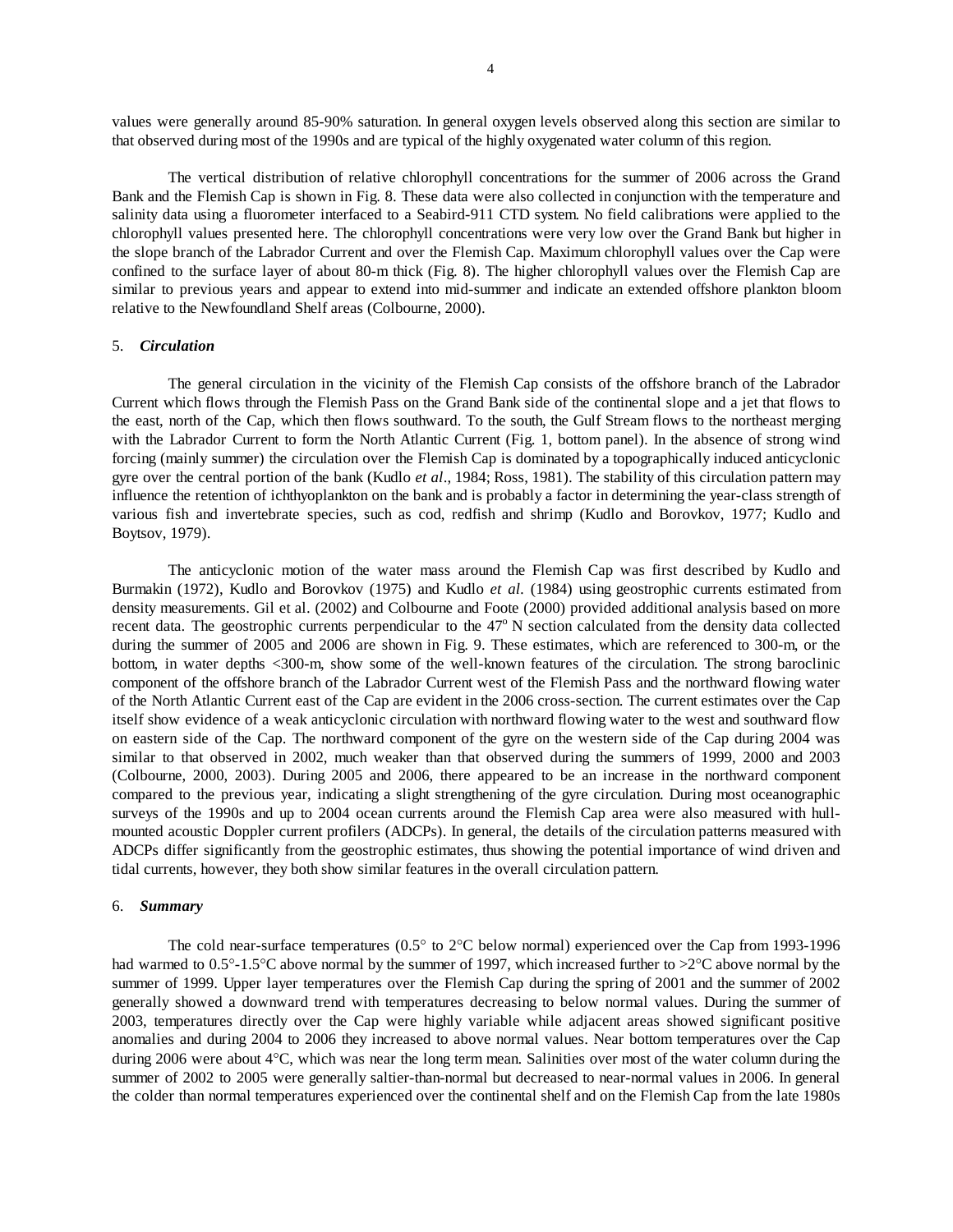up to the mid-1990s moderated by the summer of 1996 and continued to warm until 1999. During the summer of 2000 and into the spring of 2001 the observations indicate a reversal in the recent warm trend in some areas of the water column with temperatures decreasing to near normal values in most areas. During 2003 to 2006 however, upper-layer temperatures continued to increase reaching 3°C above normal in 2006. During 2006 and throughout most of the 1990s and early 2000s summer chlorophyll levels in the upper 100-m of the water column over the Cap were higher compared to the adjacent Grand Bank. Dissolved oxygen levels were about normal for the region with super-saturated values in the near surface layers reaching 105%. In general oxygen levels observed along this section are similar to that observed during most of the 1990s and are typical of the highly oxygenated water column of this region. Finally, during the summer of 2006, it appears that the circulation pattern around the Cap was dominated by anti-cyclonic gyre circulation with an increase in strength compared to that of 2005.

### **Acknowledgements**

 I thank J. Craig, C. Fitzpatrick, P. Stead, W. Bailey and D. Senciall of the oceanography section at the Canadian Northwest Atlantic Fisheries Centre for data collection and processing and for computer software support. I would also like to thank the captain and crew of the CCGS Templeman for field support and to the many scientists whom over the years have contributed to the national database.

#### **References**

- Akenhead, S. 1981. Local sea-surface temperature and salinity on the Flemish Cap. *NAFO SCR Doc*., No. 66, Ser. No. N426, 20 p.
- Bailey, W. B. 1982. A time-series of sea-surface temperature on the Flemish Cap, 1962-81. *NAFO SCR Doc*., No. 4, Ser. No. N489, 7 p.
- Cabanas, J. M. 2003. Hydrographic conditions on the Flemish Cap in July 2002. *NAFO SCR Doc*., No. 32, Ser. No. N4848, 9 p.
- Cabanas, J. M. 2002. Hydrographic conditions on the Flemish Cap in July 2001. *NAFO SCR Doc*., No. 25, Ser. No. N4631, 10 p.
- Cervifio, S., and R. Prego. 1996. Hydrographic conditions on the Flemish Cap in July 1996. *NAFO SCR Doc*., No. 17, Ser. No. N2847, 13 p.
- Colbourne, E. B. 2005. Oceanographic conditions on the Flemish Cap in NAFO Division 3M during the summer 2005. *NAFO SCR Doc*., No. 87. Serial No. 5192, 14 p.
- Colbourne, E. B. 2004. Oceanographic conditions on the Flemish Cap in NAFO Division 3M during the summer 2004. *NAFO SCR Doc*., No. 87. Serial No. 5057, 13 p.
- Colbourne, E. B. 2003. Oceanographic conditions on the Flemish Cap in NAFO Division 3M during the summer of 2003. *NAFO SCR Doc*., No. 78. Serial No. 4919, 15 p.
- Colbourne, E. B. 2002. Oceanographic conditions on the Flemish Cap in NAFO Division 3M during the summer of 2002. *NAFO SCR Doc*., No. 152, Ser. No. N4781, 14 p.
- Colbourne, E. B. 2001. Oceanographic conditions on the Flemish Cap during the spring of 2001, with comparisons to the previous year and the 1971-2000 average. *NAFO SCR Doc*., No. 73, Ser. No. N4330, 19 p.
- Colbourne, E. B. 2000. Oceanographic conditions on the Flemish Cap during the summer 2000, with comparisons to the previous year and the 1961-1990 average. *NAFO SCR Doc*., No. 73, Ser. No. N4330, 19 p.

Colbourne, E. B. 1999. Oceanographic conditions on the Flemish Cap during the summer 1999, with comparisons to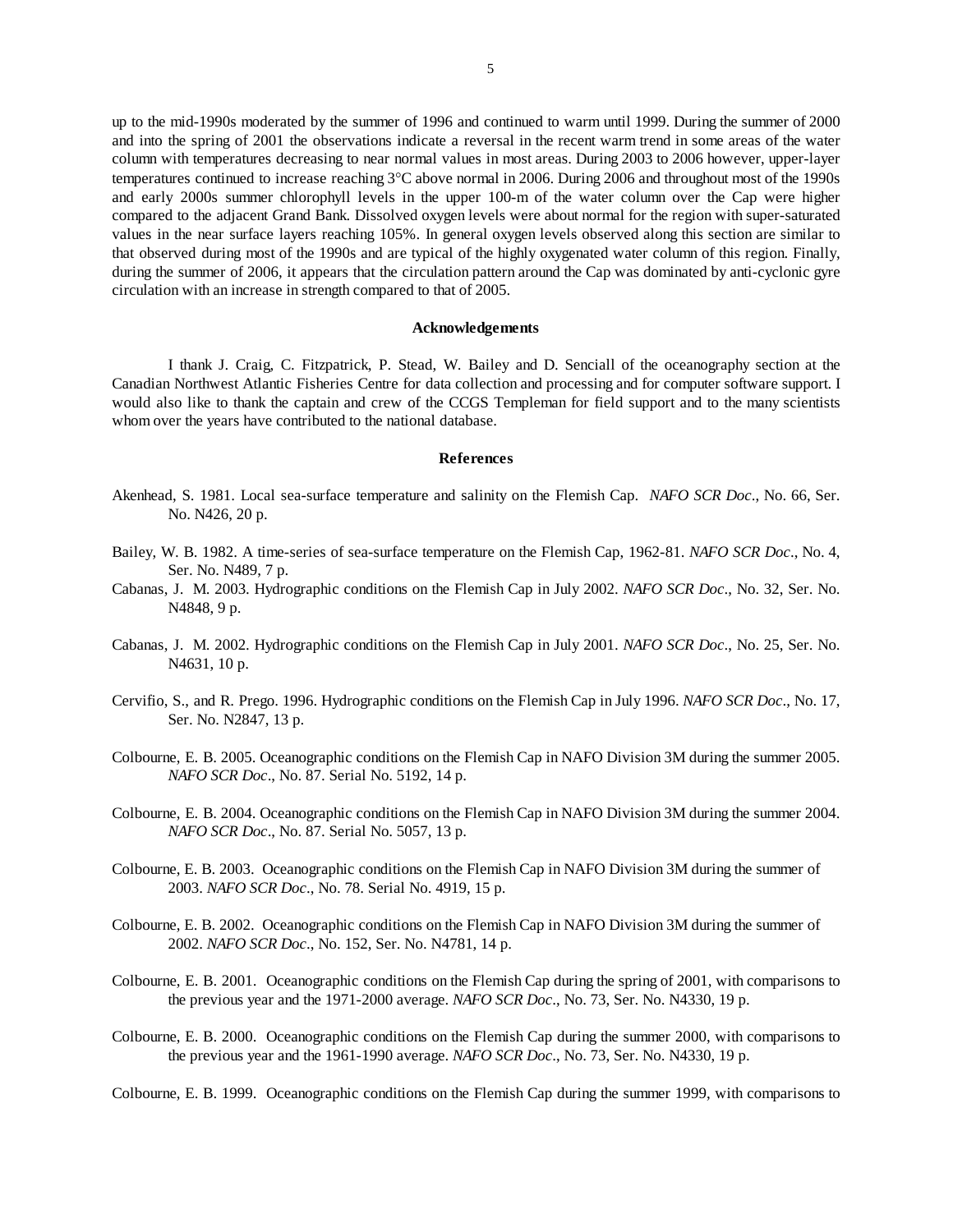the previous year and the 1961-1990 average. *NAFO SCR Doc*., No. 101, Ser. No. N4180, 18 p.

- Colbourne, E. B. 1998a. Oceanographic conditions on the Flemish Cap during the summer 1998, with comparisons to the previous year and the 1961-1990 Average. *NAFO SCR Doc*., No. 86, Ser. No. N3087, 16 p.
- Colbourne, E. B. 1997. Oceanographic conditions on the Flemish Cap during the summer 1997, with comparisons to the previous year and the 1961-1990 average. *NAFO SCR Doc*., No. 84, Ser. No. N2930, 15 p.
- Colbourne, E. B. 1996. Oceanographic conditions on the Flemish Cap during the summer 1996, with comparisons to the previous year and the 1961-1990 average. *NAFO SCR Doc*., No. 87, Ser. No. N2770, 12 p.
- Colbourne, E. B. 1995. Oceanographic conditions on the Flemish Cap during the summer 1995, with comparisons to the 1961-1990 average. *NAFO SCR Doc*., No. 102, Ser. No. N2625, 12 p.
- Colbourne, E. B. 1993. Oceanographic conditions on the Flemish Cap during the summer of 1993, with comparisons to the long-term average. *NAFO SCR Doc*., No. 107, Ser. No. N2300, 36 p.
- Colbourne, E. B., and K. D. Foote. 2000. Variability of the stratification and circulation on the Flemish Cap.during the decades of the 1950s-1990s. *J. Northw. Atl. Fish Sci*., **26**: 103-122.
- Colbourne, E. B., and K. D. Foote. 1998b. Oceanographic variability on the Flemish Cap. *NAFO SCR Doc*., No. 35, Ser. No. N3022, 56 p.
- Colbourne, E. B., C. Fitzpatrick, D. Senciall, P. Stead, W. Bailey, J. Craig, and C. Bromley. 2004. An Assessment of Physical Oceanographic Conditions in NAFO Sub-areas 2 and 3 for 2003. *NAFO SCR Doc*., No. 15, Serial No. 4962, 26 p.
- Colbourne, E. B. S. Narayanan, and S. Prinsenberg. 1994. Climate change and environment conditions in the Northwest Atlantic during the period 1970-1993. *ICES Mar. Sci. Symp*., **198**: 311-322.
- Drinkwater, K. F., and R. W. Trites. 1986. Monthly means of temperature and salinity in the Grand Banks region. *Can. Tech. Rep. Fish. Aquat. Sci*., **1450**:iv+111 p.
- Drinkwater, K. F. 1996. Climate and oceanographic variability in the Northwest Atlantic during the 1980s and early-1990s. *J. Northw. Atl. Fish. Sci*., **18**: 77-97.
- Garabana, D., J. Gil and R. Sanchez. 2000. Hydrographic conditions on the Flemish Cap in July 1999 and comparison with those observed in previous years. *NAFO SCR Doc*., No. 08, Ser. No. N4227, 13 p.
- Gil, J., R. Sánchez, S. Cerviño and D. Garabana. 2002. Geostrophic Circulation and Heat Flux across the Flemish Cap, 1988-2000. *NAFO SCR Doc*., No. 37, Ser. No. N4648, 26 p.
- Hays, R. M., D. G. Mountain, and T. C. Wolford. 1978. Physical oceanography and the abiotic influence on cod recruitment in the Flemish Cap region. *ICNAF Res. Doc*., No. 77/54, Ser. No. 5107, 33 p.
- Keeley, J. R. 1981. Mean conditions of potential temperature and salinity along the standard Flemish Cap Section. *Mar. Environ. Data Serv. Tech. Rep*., **9**: 148 p.
- Kudlo, B. P., V. A. Borovkov and N.G. Sapronetskaya. 1984. Water circulation patterns on the Flemish Cap from observations in 1977-82. *NAFO Sci. Coun. Studies*, **7**: 27-37.
- Kudlo, B. P., and V. V. Burmakin. 1972. Water circulation in the South Labrador and Newfoundland areas in 1970- 71. *ICNAF Redbook 1972* (iii):22-33.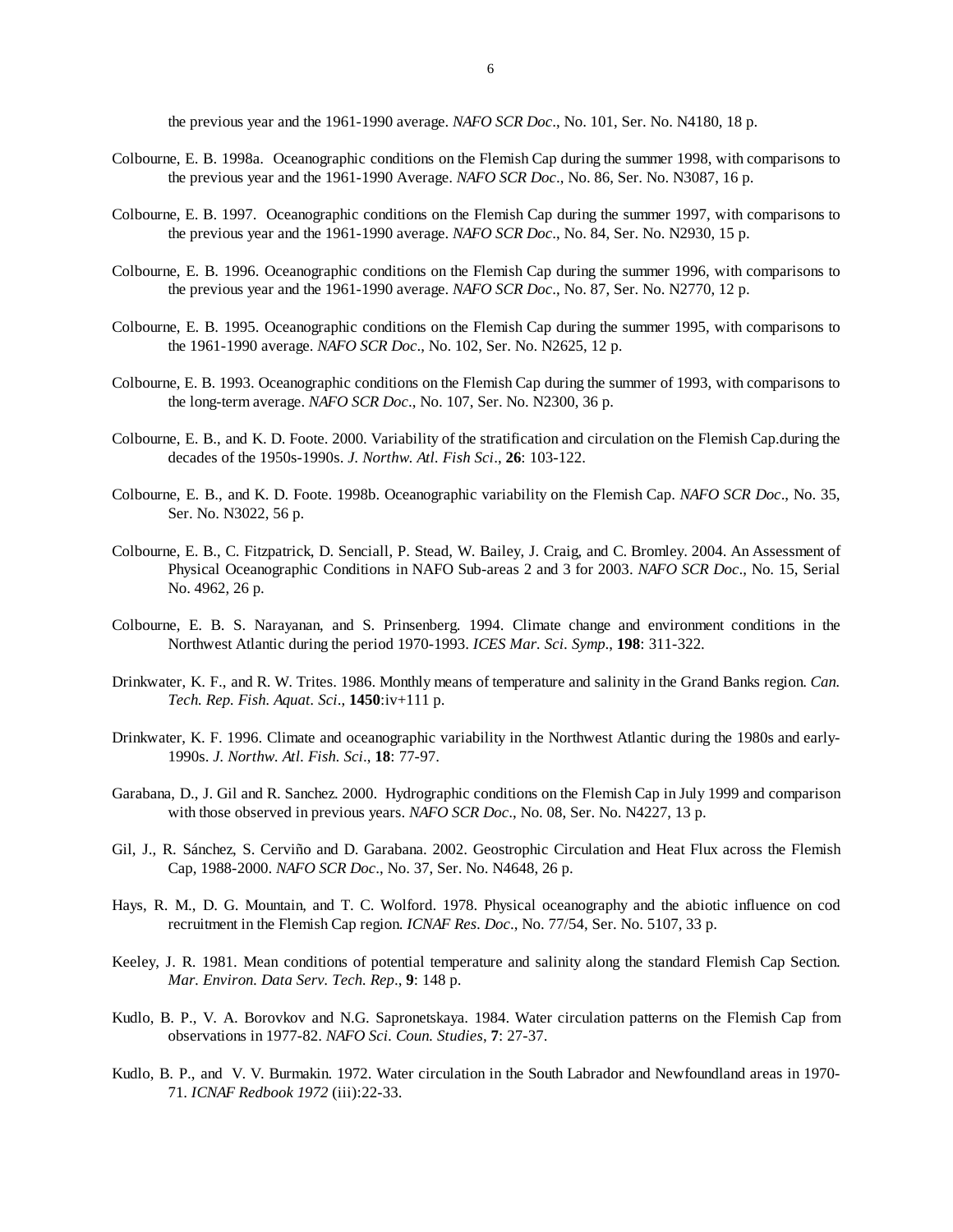- Kudlo, B. P., and V. A. Borovkov. 1975. Circulation of waters in the ICNAF area in 1973-1974. *ICNAF Res. Doc*., No. 79, Serial No. 3506, 12 p.
- Kudlo, B. P., and V. A. Borovkov. 1977. Hydrological regime of the Labrador Current and reproduction of commercial fishes. Syezd Sovetskikh Okeanologov, Tezisy Dokladov, Moskva vyp. ii: 133-134.
- Kudlo, B. P., and V. D. Boytsov. 1979. The effect of water dynamics on year-class strength of cod on Flemish Cap. *ICNAF Sel. Pap.*, **5**: 7-9.
- Lopez, Santiago Cervino, 2001. Hydrographic conditions on the Flemish Cap in July 2000. *NAFO SCR Doc*., No. 24, Ser. No. N4395, 10 p.
- Ross, C. K. 1981. Drift of satellite-tracked buoys on the Flemish Cap, 1970-80. *NAFO Sci. Coun. Studies*, **1**: 47-50.
- Stein, M. 1996. Flemish Cap A review on Research Activities with Focus on Oceanographic Conditions. *NAFO Sci. Coun. Studies*, **25**: 1-24.



Fig. 1. Areal map showing the standard Flemish Cap section in NAFO Sub-area 3 (top panel) and the major circulation features around the Flemish Cap area (bottom panel).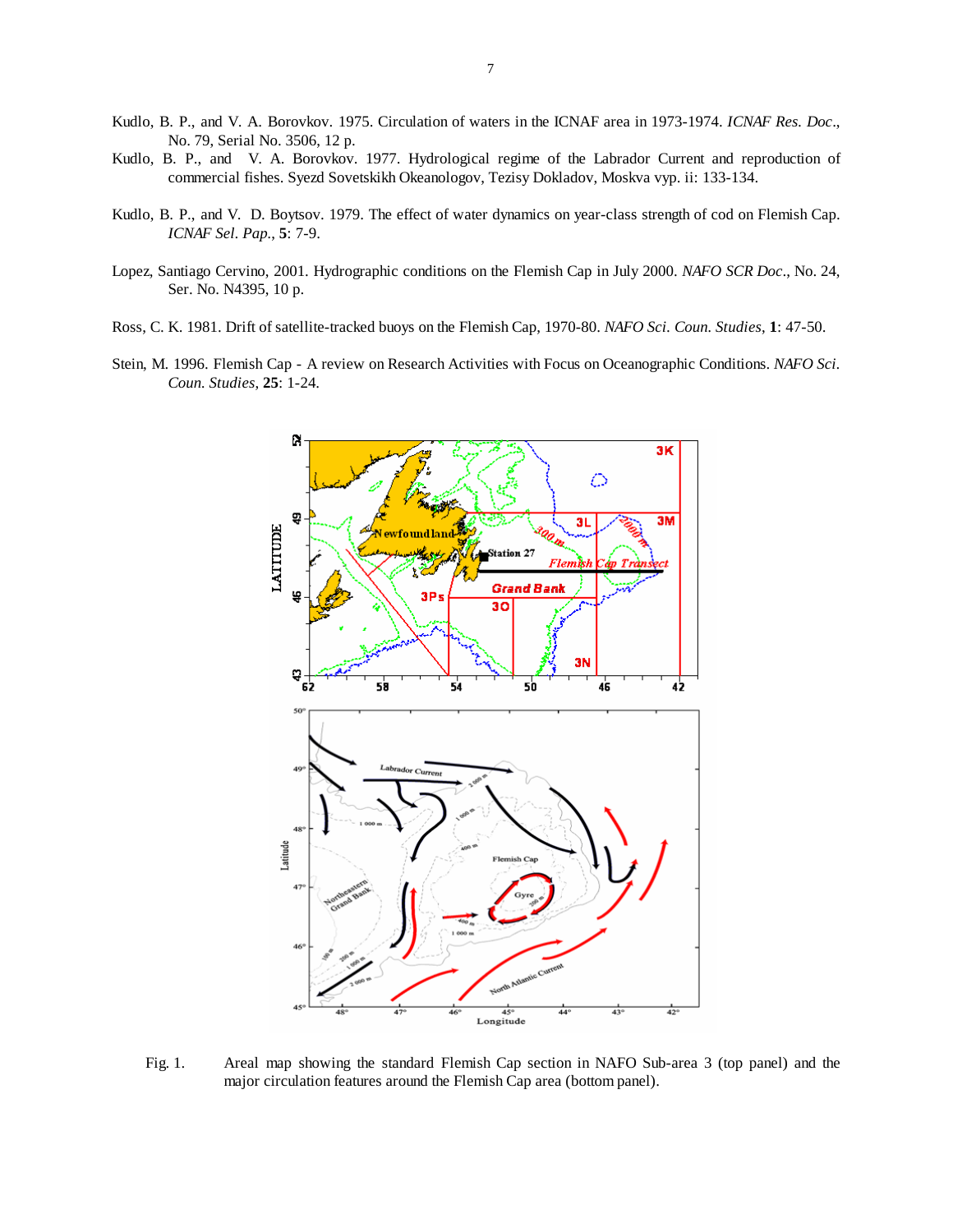

Fig. 2. Average temperature (in °C) and salinity on the Flemish Cap based on all data collected during July for the years 1971-2000.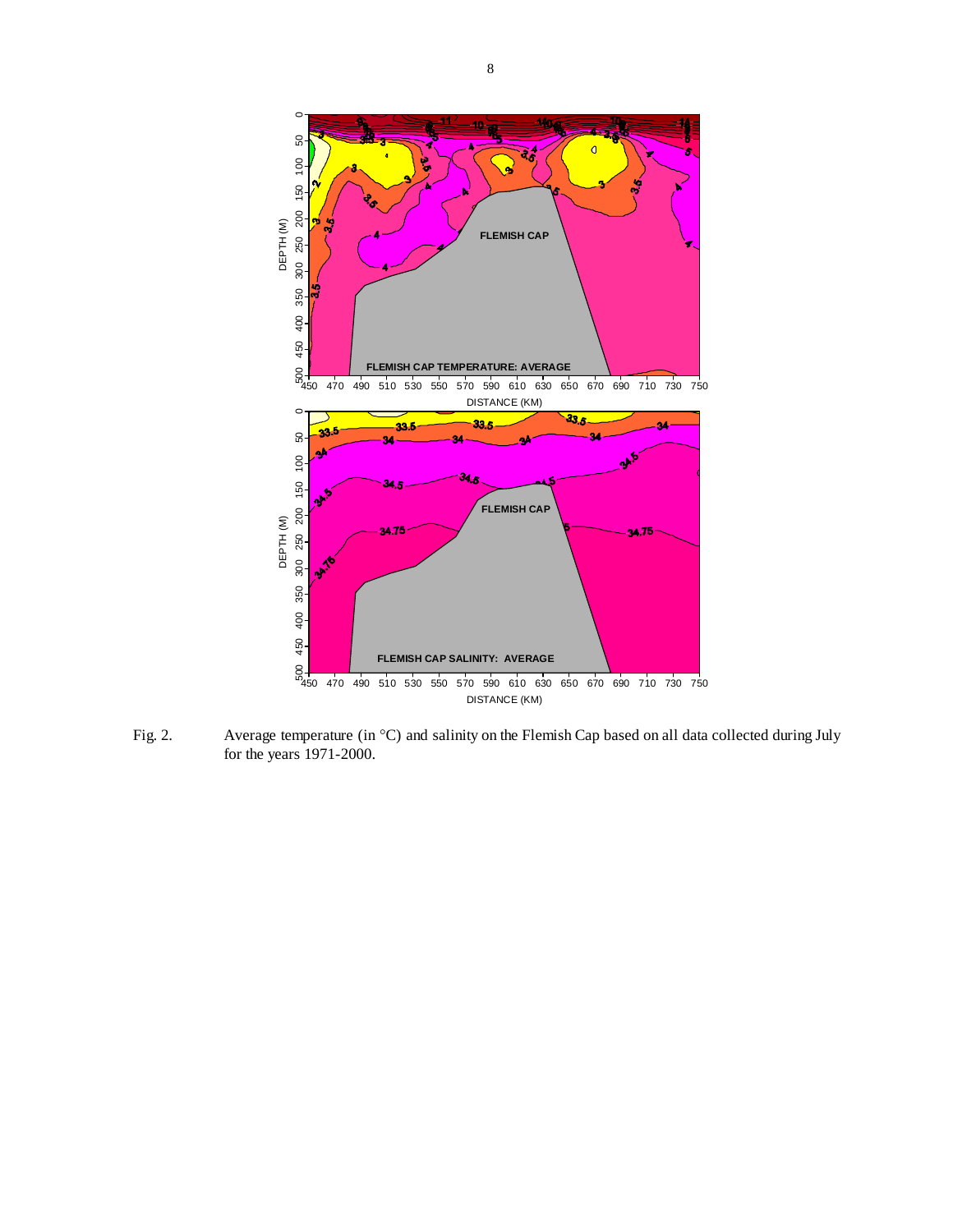

Fig. 3. The vertical distribution of temperature and temperature anomalies (in °C) over the Flemish Cap (along  $47^{\circ}$ N) for the summer of 2006.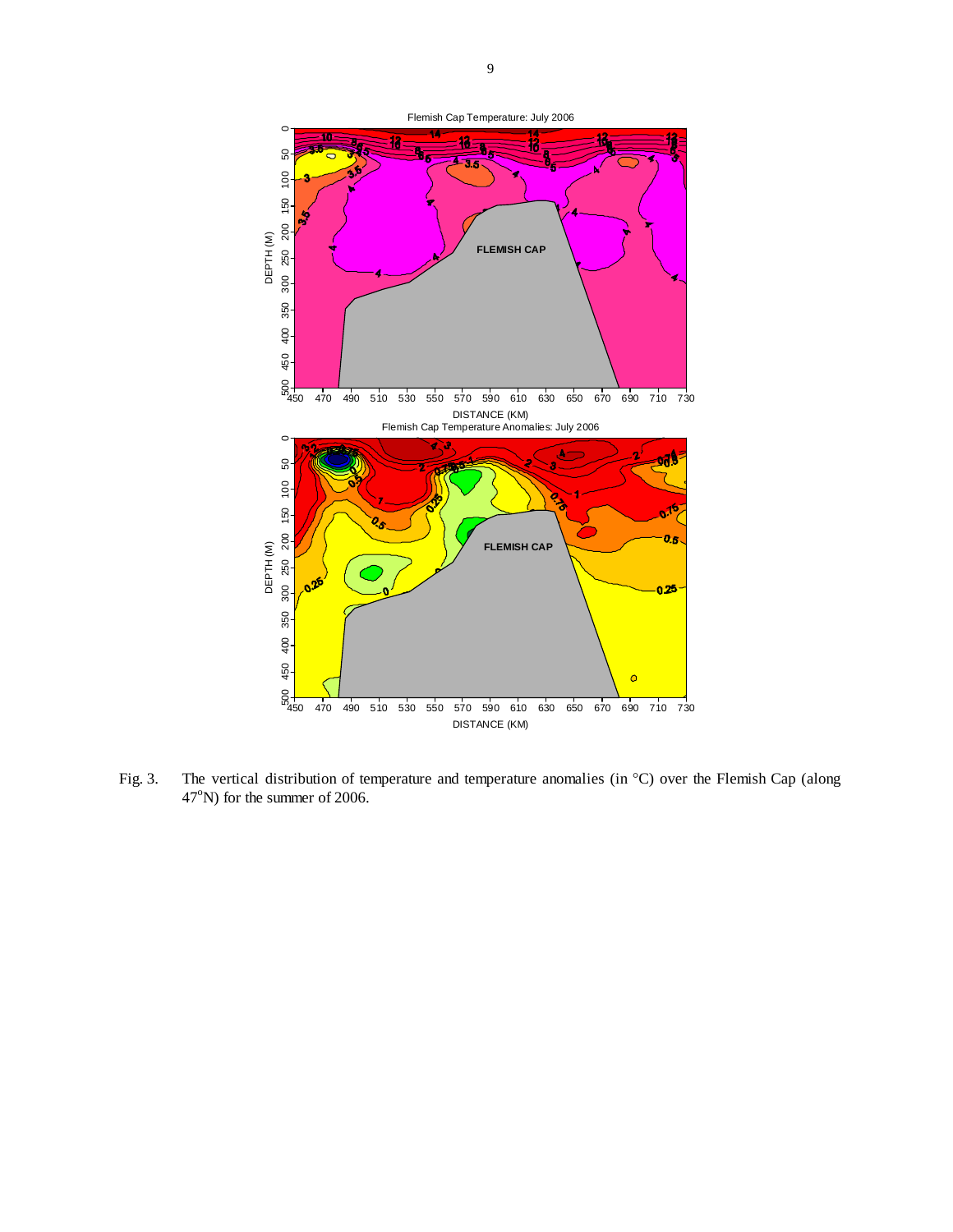

Fig. 4. The vertical distribution of salinity and salinity anomalies over the Flemish Cap (along 47°N) for the summer of 2006.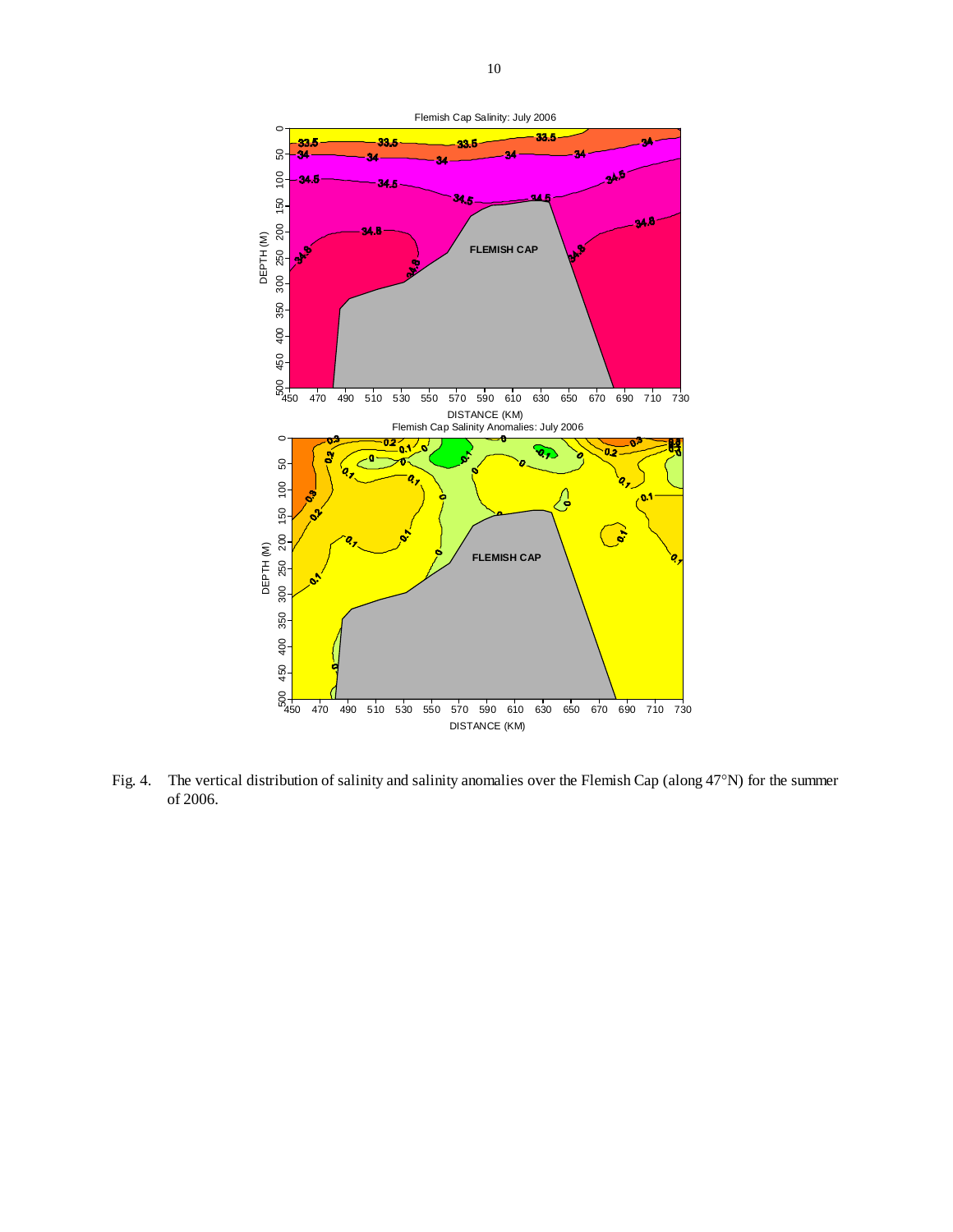

Fig. 5. The vertical distribution of temperature (in <sup>o</sup>C) and temperature anomalies (left panels) and salinity and salinity anomalies (right panels) over the Flemish Cap (along 47°N) during the summer of 1993.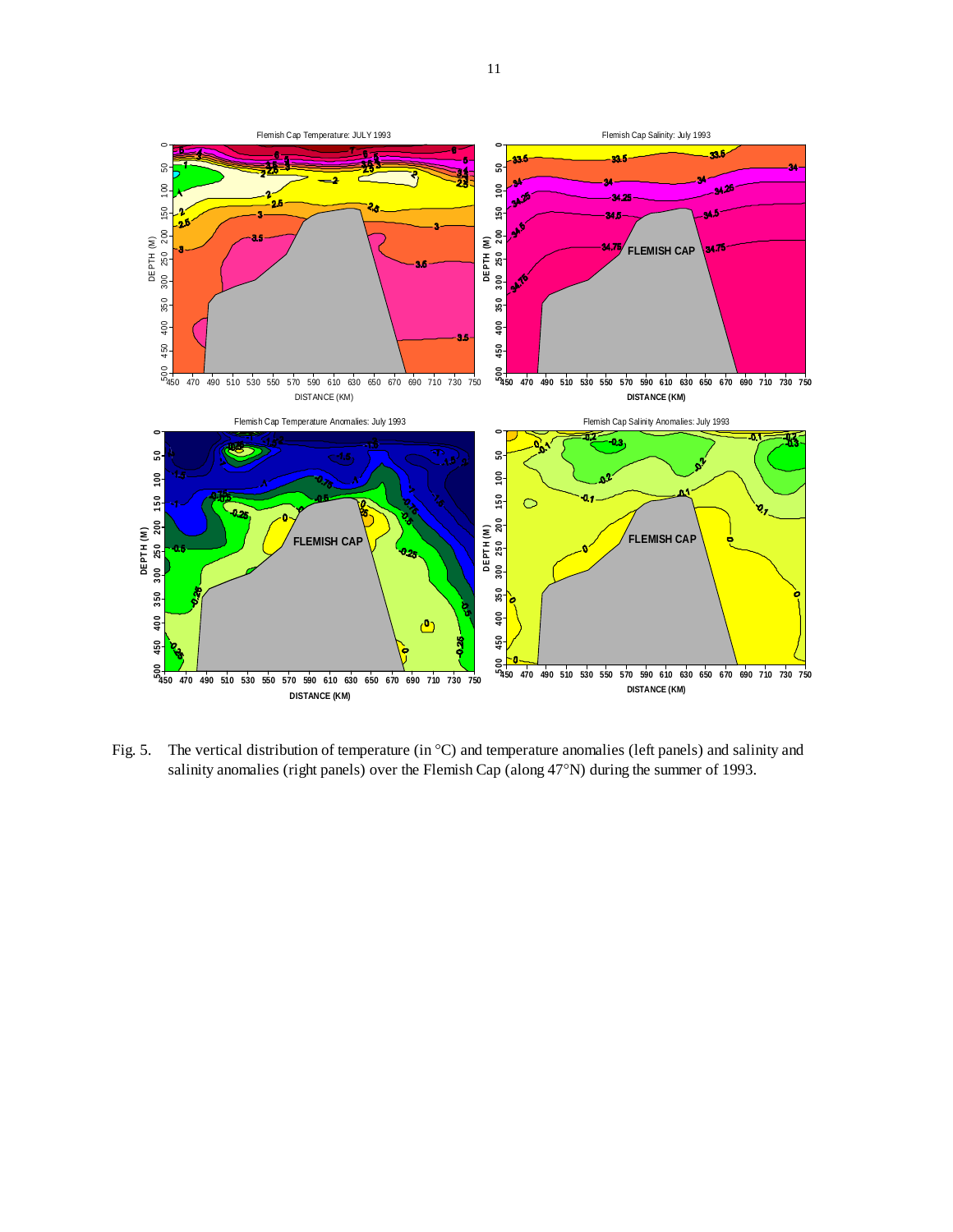

Fig. 6. Annual temperature and salinity anomalies at standard depths on the Flemish Cap in NAFO Div. 3M. The solid line represents a 5-year running mean.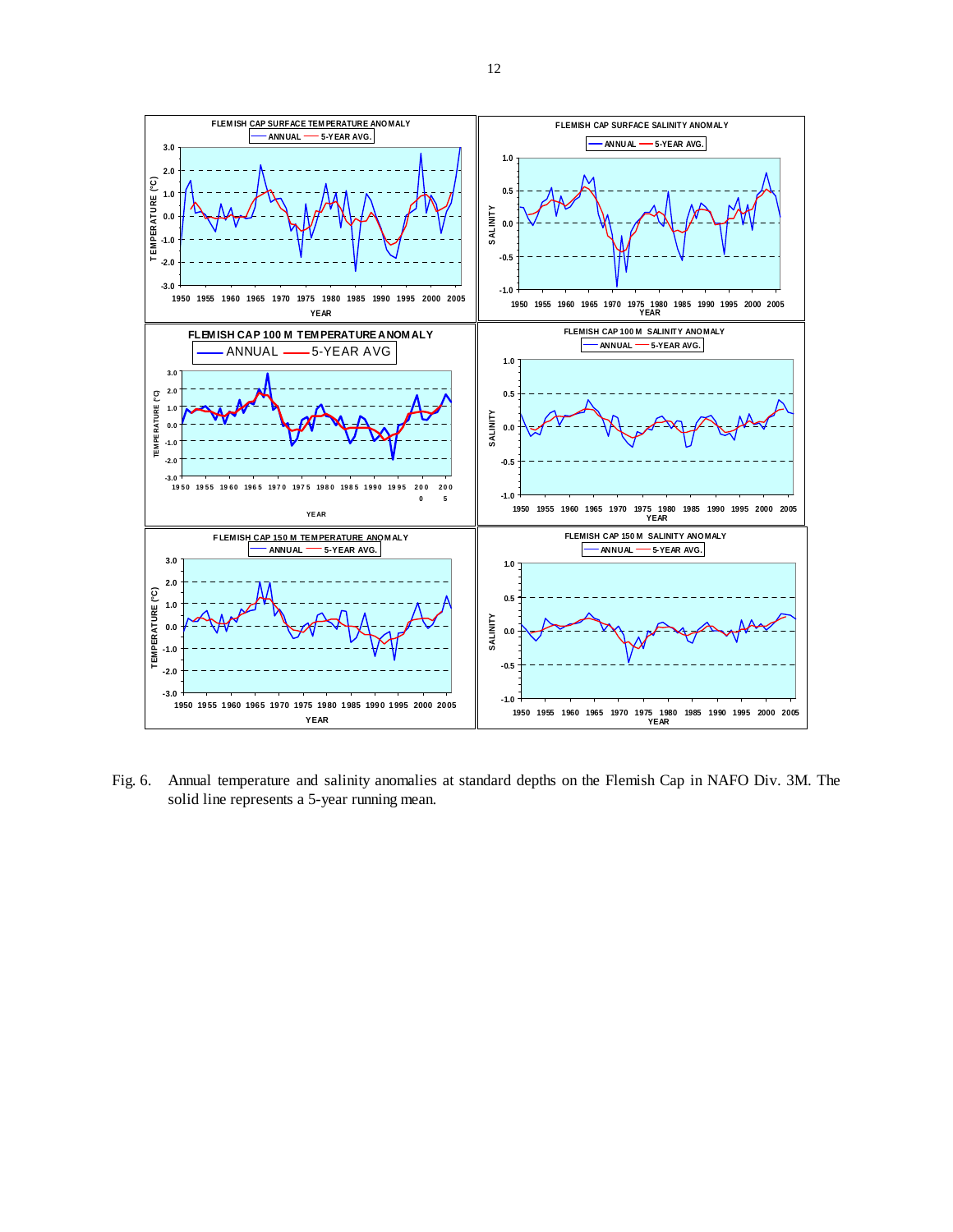

Fig. 7. The vertical distribution of dissolved oxygen percent saturation along 47°N for the summer of 2006.



Fig. 8. The vertical distribution of chlorophyll concentrations (mg/l) along the 47°N section for the summer of 2006.